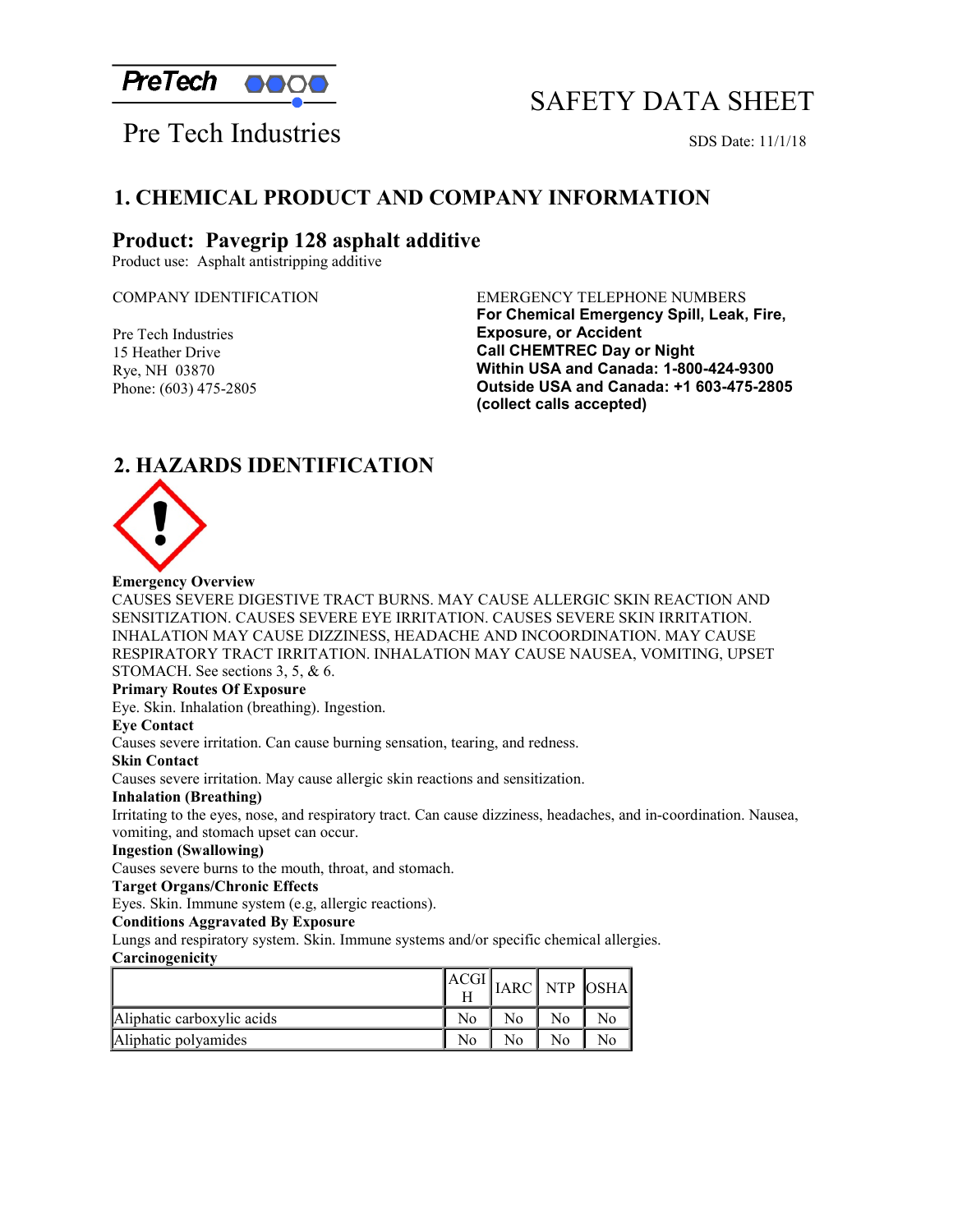# **3. COMPOSITION/INFORMATION ON INGREDIENTS**

This product is considered hazardous under the OSHA Hazard Communication Standard (29 CFR 1910.1200).

| No. |                           | <b>CAS REG NO</b> | WEIGHT $(\%)$ |
|-----|---------------------------|-------------------|---------------|
|     | Tall Oil                  | Proprietary       | $80 - 95$     |
|     | Polyamines                | Proprietary       | $5 - 15$      |
|     | Other functional Additive | Proprietary       | $0 - 5$       |

# **4. FIRST AID MEASURES**

#### **Eye Contact**

Immediately flush eyes with plenty of water for at least 15 minutes. Get immediate medical attention. **Skin Contact**

Immediately flush with plenty of water for at least 15 minutes. For large exposures use an emergency shower. Remove contaminated clothing and shoes. Get immediate medical attention. Professionally wash clothing before reuse.

#### **Inhalation (Breathing)**

Remove to fresh air. If symptoms develop, seek immediate medical attention. If not breathing, give artificial respiration.

#### **Ingestion (Swallowing)**

Obtain immediate medical attention. Rinse mouth thoroughly with water, and give a cupful of water to drink. If vomiting occurs, repeat rinsing and give another cupful of water. Never give anything by mouth to an unconscious person.

#### **Notes To Physicians**

Treatment should be directed at preventing absorption, administering to symptoms (if they occur), and providing supportive therapy.

## **5. FIRE FIGHTING METHODS**

Flash Point : 290F 143.3C Setaflash Closed Cup

Explosive Limits : LEL(%) Not Determined UEL(%) Not Determined

Autoignition : Not Determined

#### **Hazardous Combustion And Decomposition Products**

Smoke, soot, and toxic/irritating fumes (i.e., carbon dioxide, carbon monoxide, etc.). Oxides of nitrogen. Amines. Ammonia.

#### **Fire And Explosion Hazards**

High temperatures can cause sealed containers to rupture due to a build up of internal pressure. Cool with water. During a fire, irritating and highly toxic gases may be generated during combustion or decomposition.

#### **Extinguishing Media**

SMALL FIRES: Dry chemical, carbon dioxide, water spray, or foam. LARGE FIRES: Water spray, fog, or alcohol foam.

#### **Fire Fighting Procedures/Equipment**

Fire fighters and others who may be exposed to the products of combustion should be equipped with NIOSHapproved positive pressure self-contained breathing apparatus (SCBA) and full protective clothing.

## **6. ACCIDENTAL RELEASE MEASURES**

#### **Evacuation**

Isolate hazard area. Keep unnecessary and unprotected personnel from entering.

#### **Containment**

Safely stop discharge. Contain material, as necessary, with a dike or barrier. Stop material from contaminating soil, or from entering sewers or bodies of water.

#### **Clean-Up/Personal Protection Equipment**

Appropriate safety measures and protective equipment should be used.

#### **Collection And Disposal**

Stop discharge, if safe to do so. Use proper protective equipment. Cover spills with absorbent clay or sawdust and place in closed chemical waste containers. Dispose of according to applicable local, state and federal regulations.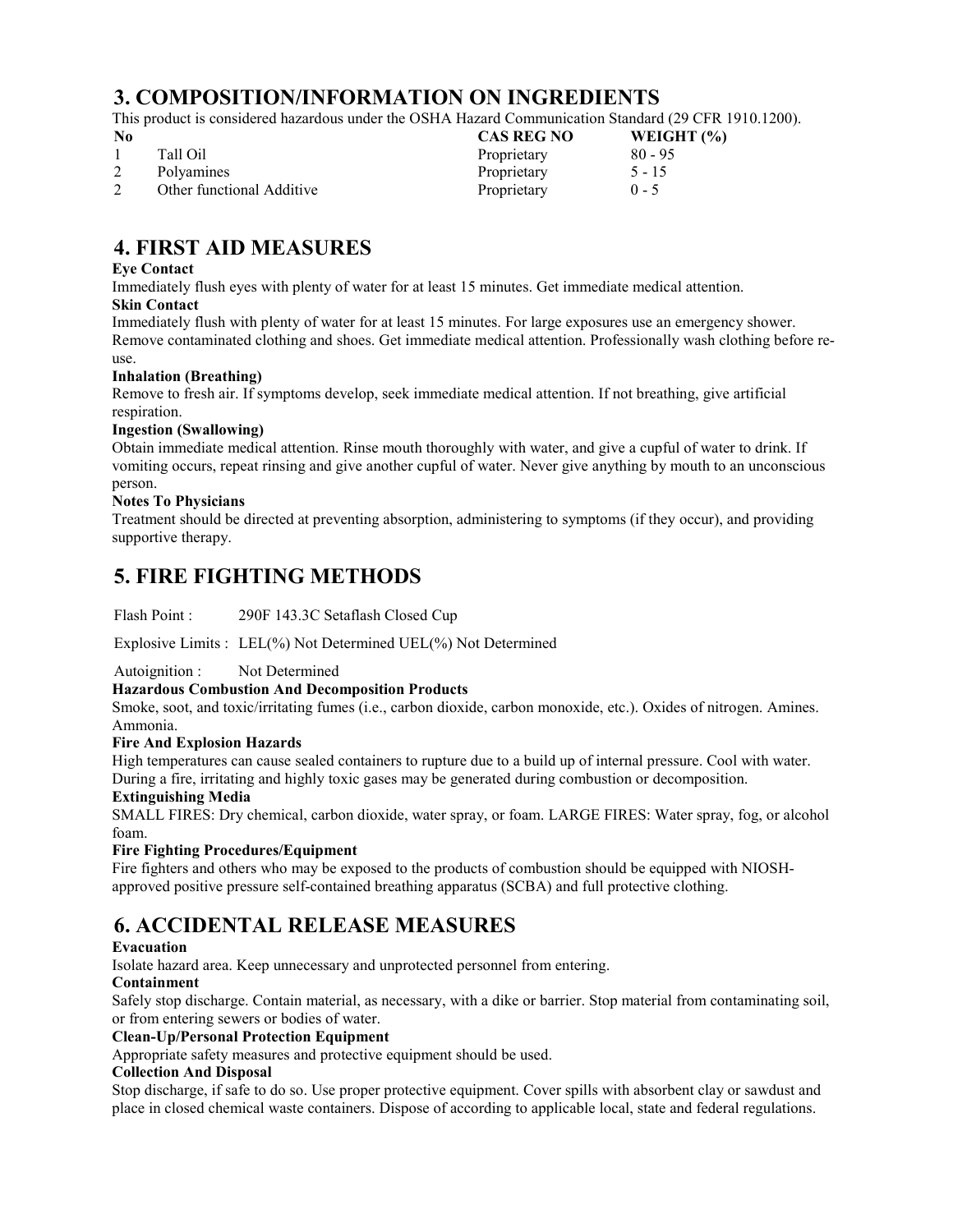#### **Reporting**

Spills of this material in excess of a component's RQ must be reported to the National Response Center (1-800-424- 8802) and to the appropriate state and local emergency response organizations. No regulated ingredients.

### **7. HANDLING AND STORAGE**

#### **Storage Conditions**

Store in cool, dry, well ventilated area.

#### **Transfer**

No special precautions are needed. Follow good manufacturing and handling practices.

#### **Personal Hygiene**

Wash thoroughly after handling, especially before eating, drinking, smoking, and using restroom facilities. Wash contaminated goggles face shield, and gloves. Professionally launder contaminated clothing before re-use.

#### **Empty Container Precautions**

Attention! This container can be hazardous when empty. Follow label warnings even after container is emptied since empty containers may retain product residues. Do not reuse empty container without professional cleaning for food, clothing, or products for human or animal consumption or where skin contact can occur.

## **8. EXPOSURE CONTROLS/PERSONAL PROTECTION**

### **Exposure Guidelines**

**ACGIH - TLV**

No regulated ingredients.

**OSHA - PEL**

### No regulated ingredients.

#### **Engineering Controls/Ventilation**

Local exhaust ventilation is recommended when vapors, mists, or dusts can be released.

#### **Eye Protection**

Wear chemical splash goggles and a full-face shield. An eye wash facility should be readily available.

#### **Skin Protection**

Wear protective clothing and appropriate impervious gloves. Because a variety of protective gloves exist, consult glove manufacturer to determine the proper type for a specific operation.

#### **Respiratory Protection**

Avoid breathing vapor and/or mists. Wear NIOSH/MSHA-approved equipment. Determine the appropriate type by consulting the respirator manufacturer. High airborne concentrations may necessitate the use of self-contained breathing apparatus (SCBA) or a supplied air respirator. Respiratory protection programs must be in compliance with 29 CFR 1910.134.

## **9. PHYSICAL AND CHEMICAL PROPERTIES**

| Appearance           | Amber             |
|----------------------|-------------------|
| Odor                 | Ammoniacal        |
| Physical State       | Liquid, viscous   |
| Solubility           | Slightly soluble  |
| $\mathbb{P}$ H       | Not Applicable    |
| <b>Boiling Point</b> | > 518F 270C       |
| Vapor Pressure       | $< 1$ mm HG @ 25C |
| Vapor Density        |                   |
| VOC Material         | Not Established   |
| Specific Gravity     | 0.89              |
| $\%$ Non-Vol(w/w)    | 98                |

NOTE: The physical data presented above are typical values and should not be construed as a specification.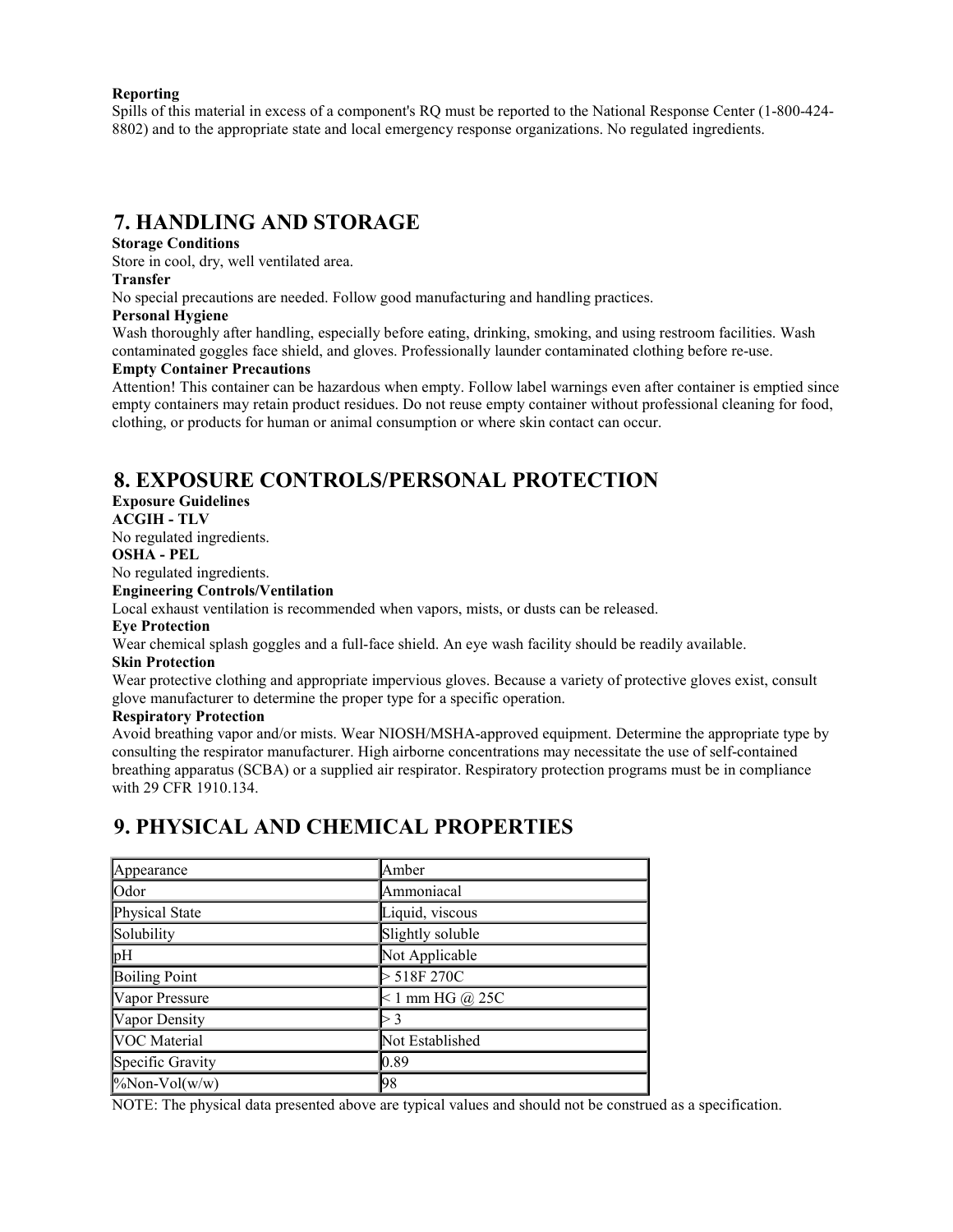# **10. STABILITY AND REACTIVITY**

**Chemical Stability** Stable under normal conditions of use. **Hazardous Polymerization** Will not occur. **Conditions To Avoid** Not applicable. **Incompatibility With Other Materials**  Oxidizers. Acids.

# **11. TOXICITY INFORMATION**

#### **Product**

Acute toxicity data: (this product) DLD50 (rabbit) > 1050 mg/Kg; (similar product) OLD50 (rat) > 500 mg/Kg. A similar product has been tested for skin sensitization with positive results in guinea pigs. A similar product has been tested for primary irritation and has been found to be a severe irritant to eyes and skin.

#### **Components**

Aliphatic carboxylic acids:

| Oral LD                                                                                                                                                                                                                                                                                                                                                                                       |  |
|-----------------------------------------------------------------------------------------------------------------------------------------------------------------------------------------------------------------------------------------------------------------------------------------------------------------------------------------------------------------------------------------------|--|
| $\lambda$ 1 $\lambda$ 1 $\lambda$ 1 $\lambda$ 1 $\lambda$ 1 $\lambda$ 1 $\lambda$ 1 $\lambda$ 1 $\lambda$ 1 $\lambda$ 1 $\lambda$ 1 $\lambda$ 1 $\lambda$ 1 $\lambda$ 1 $\lambda$ 1 $\lambda$ 1 $\lambda$ 1 $\lambda$ 1 $\lambda$ 1 $\lambda$ 1 $\lambda$ 1 $\lambda$ 1 $\lambda$ 1 $\lambda$ 1 $\lambda$ 1 $\lambda$ 1 $\lambda$ 1 $\lambda$ 1 $\lambda$ 1 $\lambda$ 1 $\lambda$ 1 $\lambda$ |  |

Aliphatic polyamides:

Corrosive! Causes eye and skin burns.

## **12. ECOLOGICAL INFORMATION**

This product has had the following environmental testing: Daphnia, EC50 (48 hrs.) = 32 mg/L; rainbow trout, LC50  $(96 \text{ hrs.}) > 1000 \text{ mg/L}$ ; fathead minnow, LC50 (96 hrs.) > 1000 mg/L; algae, algistatic 1000 mg/L.

## **13. DISPOSAL CONSIDERATIONS**

#### **Disposal**

Dispose in accordance with all local, state, and federal regulations.

#### **General Statements**

Federal regulations may apply to empty container. State and/or local regulations may be different.

#### **General Recommendations**

Of the methods of disposal currently available, it is recommended that an alternative be selected according to the following order of preference, based upon environmental acceptability: (1) recycle or rework, if feasible; (2) incinerate at an authorized facility; or (3) treat at an acceptable waste treatment facility.

#### **Special Instructions**

DOT Label No NE

Be sure to contact the appropriate government environmental agencies if further guidance is required.

## **14. TRANSPORT INFORMATION**

| Weight (lb) | Shipping Name  |                             | 49 |  | CFR  IATA  IMO |
|-------------|----------------|-----------------------------|----|--|----------------|
|             | Not regulated  |                             |    |  |                |
|             |                |                             |    |  |                |
| DOT Label   | Not applicable | UN/NA Id Num Not Applicable |    |  |                |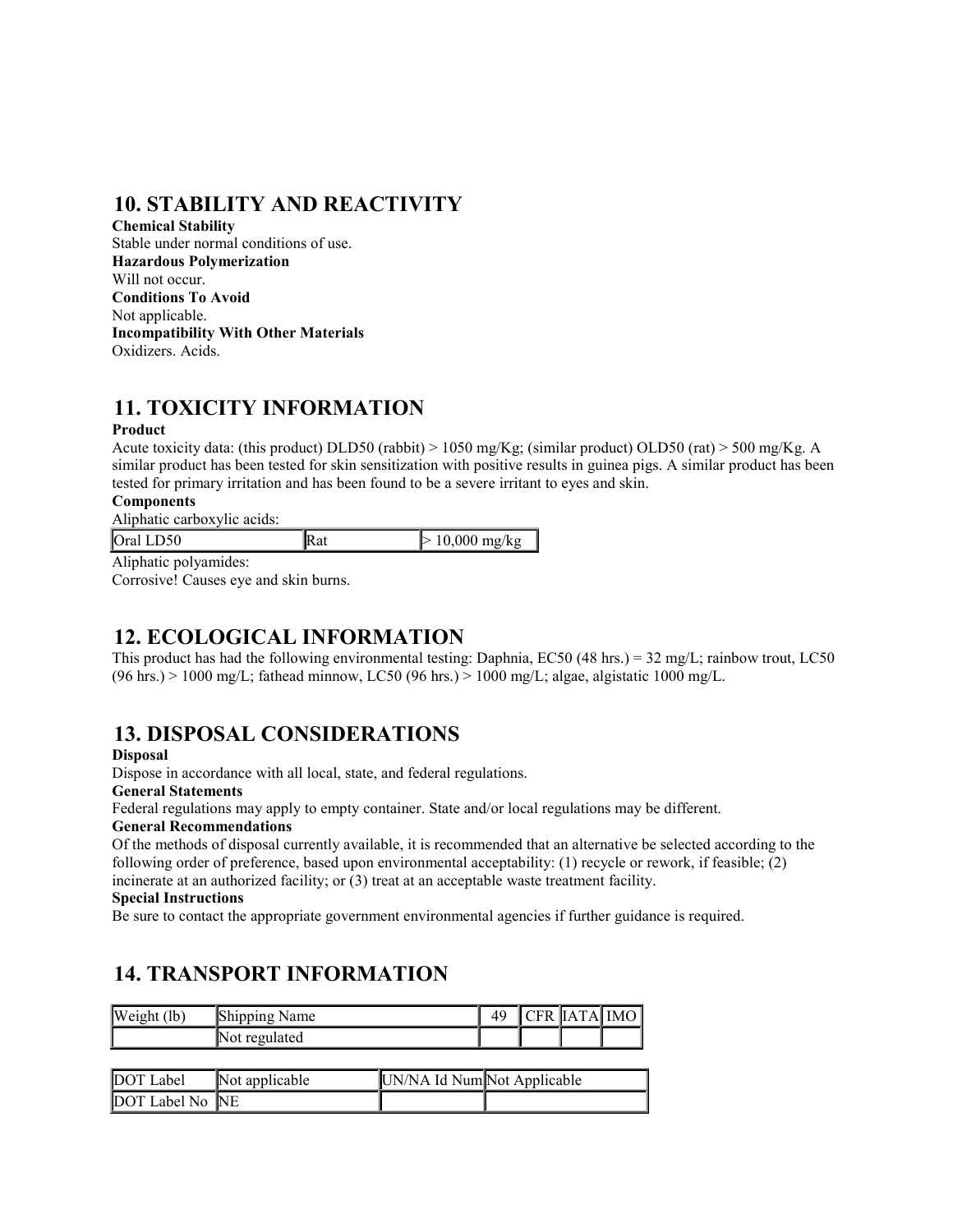### **15. REGULATORY INFORMATION Federal**

**SARA Title III - Section 311/312 - Hazard Categories** N- Fire Hazard N- Sudden Release of Pressure Hazard N- Reactivity Hazard Y- Immediate (acute) Health Hazard N- Delayed (chronic) Health Hazard **Ozone-Depleting Chemicals** No regulated ingredients. **SARA Section 302 Extremely Hazardous Mat** No regulated ingredients. **SARA Section 313 Toxic Chemicals**  No regulated ingredients. **Chemical Listing** Listed on the following Country's Chemical Inventories: United States Toxic Substance Control Act Chemical component(s) in this product are on the section 8(b) Chemical Substance Inventory List (40 CFR 710). **State Right-To-Know Pennsylvania - New Jersey R-T-K** Aliphatic carboxylic acids **Proprietary Proprietary 60 - 100** Aliphatic polyamides and a set of the proprietary and  $\blacksquare$  30 - 60 **California - California Proposition 65** No regulated ingredients. **CONEG** No data available.

#### **Canada**

This is a -controlled product- under the Canadian Workplace Hazardous Materials Information System (WHMIS).

Class D Division 2 Sub-division B

#### **CEPA - NPRI**

No regulated ingredients.

### **Canadian Chemical Inventory**

**Domestic Substance List**

#### Listed.

Canadian CPR Regulation

This product has been classified in accordance with the hazard criteria of the CPR and the MSDS contains all information required by the CPR.

## **16. OTHER INFORMATION**

| <b>Hazard Rating</b> |             |             |
|----------------------|-------------|-------------|
|                      | <b>HMIS</b> | <b>NFPA</b> |
| Health               |             |             |
| Fire                 |             |             |
| Reactivity           |             |             |